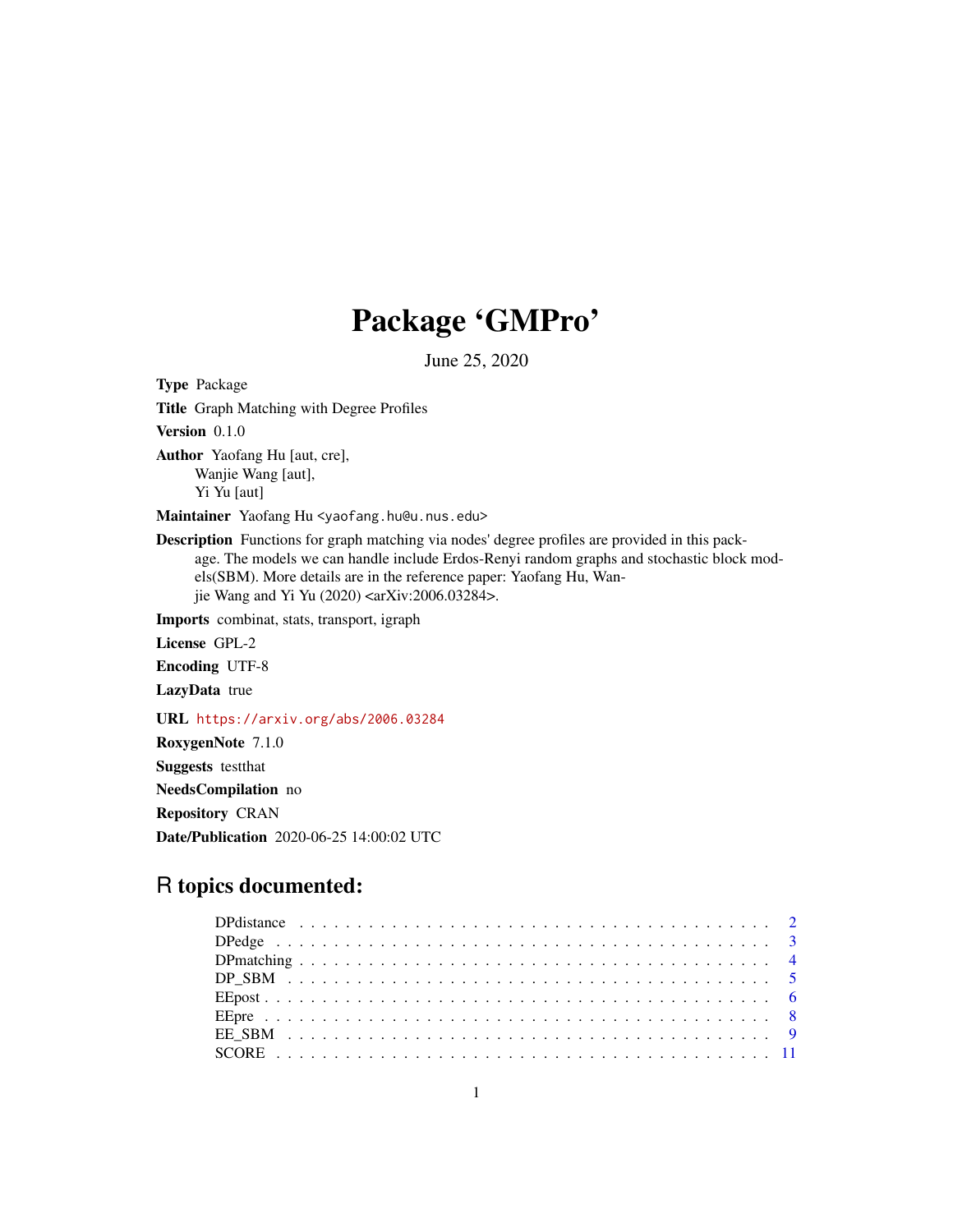#### <span id="page-1-0"></span>**Index** [13](#page-12-0)

# Description

This function constructs empirical distributions of degree profiles for each vertex and then calculate distances between each pair of vertices, one from graph *A* and the other from graph *B*. The default distance used is the 1-Wasserstein distance.

# Usage

DPdistance(A, B, fun = NULL)

#### Arguments

| A, B | Two 0/1 adjacency matrices.                                         |
|------|---------------------------------------------------------------------|
| fun  | Optional function that computes distance between two distributions. |

# Value

A distance matrix. Rows represent nodes in graph *A* and columns represent nodes in graph *B*. Its *(i, j*) element is the distance between  $i \in A$  and  $i \in B$ .

```
set.seed(2020)
n = 10; q = 1/2; s = 1; p = 1Parent = matrix(rbinom(n*n, 1, q), nrow = n, ncol = n)
Parent[lower.tri(Parent)] = t(Parent)[lower.tri(Parent)]
diag(Parent) <- 0
### Generate graph A
dA = matrix(rbinom{m+n}{1}, 1, s), nrow = n, ncol=n);
dA[lower.tri(dA)] = t(dA)[lower.tri(dA)]A1 = Parent*dAtmp = rhinom(n, 1, p)n.A = length(which(tmp == 1))indA = sample(1:n, n.A, replace = FALSE)A = A1[indA, indA]
### Generate graph B
dB = matrix(rbinom{n+n}{1}, s), nrow = n, ncol=n);
dB[lower.tri(dB)] = t(dB)[lower.tri(dB)]B1 = Parent*dBtmp = rhinom(n, 1, p)n.B = length(which(tmp == 1))indB = sample(1:n, n.B, replace = FALSE)B = B1[indB, indB]
DPdistance(A, B)
```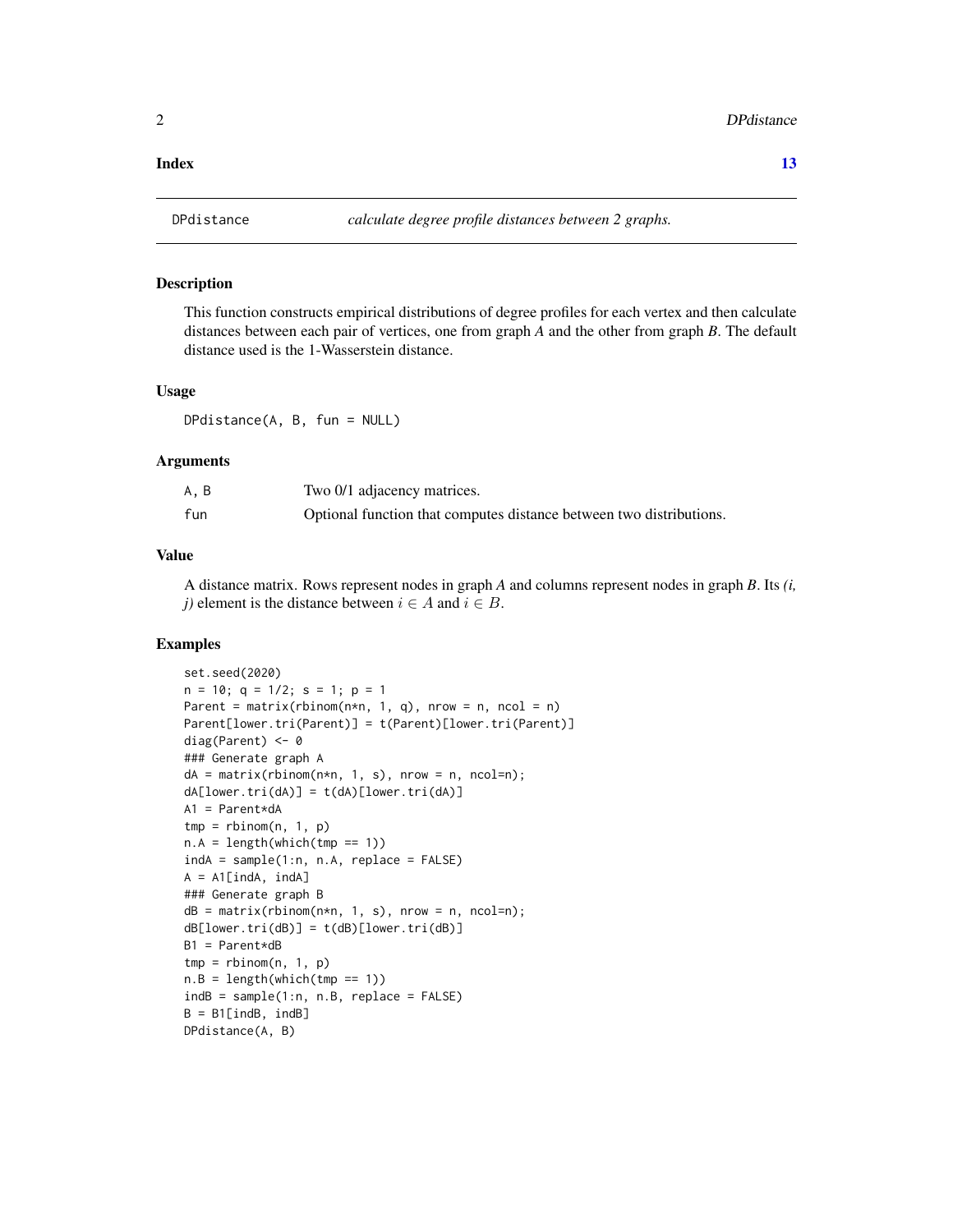<span id="page-2-0"></span>

# Description

This functions is based on *DPmatching*. Instead of allowing each vertex in *A* to connect to one and only one vertex in *B*, here by introducing parameter d, this function allows for d edges for each vertex in *A*. More details are in *DPmatching*.

# Usage

 $DPedge(A = NULL, B = NULL, d, W = NULL)$ 

#### Arguments

| A, B | Two symmetric 0/1 addiacency matrices.                                                                 |
|------|--------------------------------------------------------------------------------------------------------|
| d    | A positive integer, indicating the number of candidate matching.                                       |
| W    | A distance matrix between A and B. This argumnet can be null. If W is null, A and<br>B cannot be null. |

# Value

| Dist | The distance matrix between two graphs.                                         |
|------|---------------------------------------------------------------------------------|
|      | An indicator matrix. Entry $Z_{i,j} = 1$ indicates a matching between node i in |
|      | graph A and node j in graph B, 0 otherwise.                                     |

```
set.seed(2020)
n = 10; q = 1/2; s = 1; p = 1Parent = matrix(rbinom(n*n, 1, q), nrow = n, ncol = n)
Parent[lower.tri(Parent)] = t(Parent)[lower.tri(Parent)]
diag(Parent) <- 0
### Generate graph A
dA = matrix(rbinom{n*n}, 1, s), nrow = n, ncol=n);
dA[lower.tri(dA)] = t(dA)[lower.tri(dA)]A1 = Parent*dA
tmp = rhinom(n, 1, p)n.A = length(which(tmp == 1))indA = sample(1:n, n.A, replace = FALSE)A = A1[indA, indA]
### Generate graph B
dB = matrix(rbinom{n+n}{1}, s), nrow = n, ncol=n);
dB[lower.tri(dB)] = t(dB)[lower.tri(dB)]B1 = Parent*dB
tmp = rhinom(n, 1, p)n.B = length(which(tmp == 1))indB = sample(1:n, n.B, replace = FALSE)
```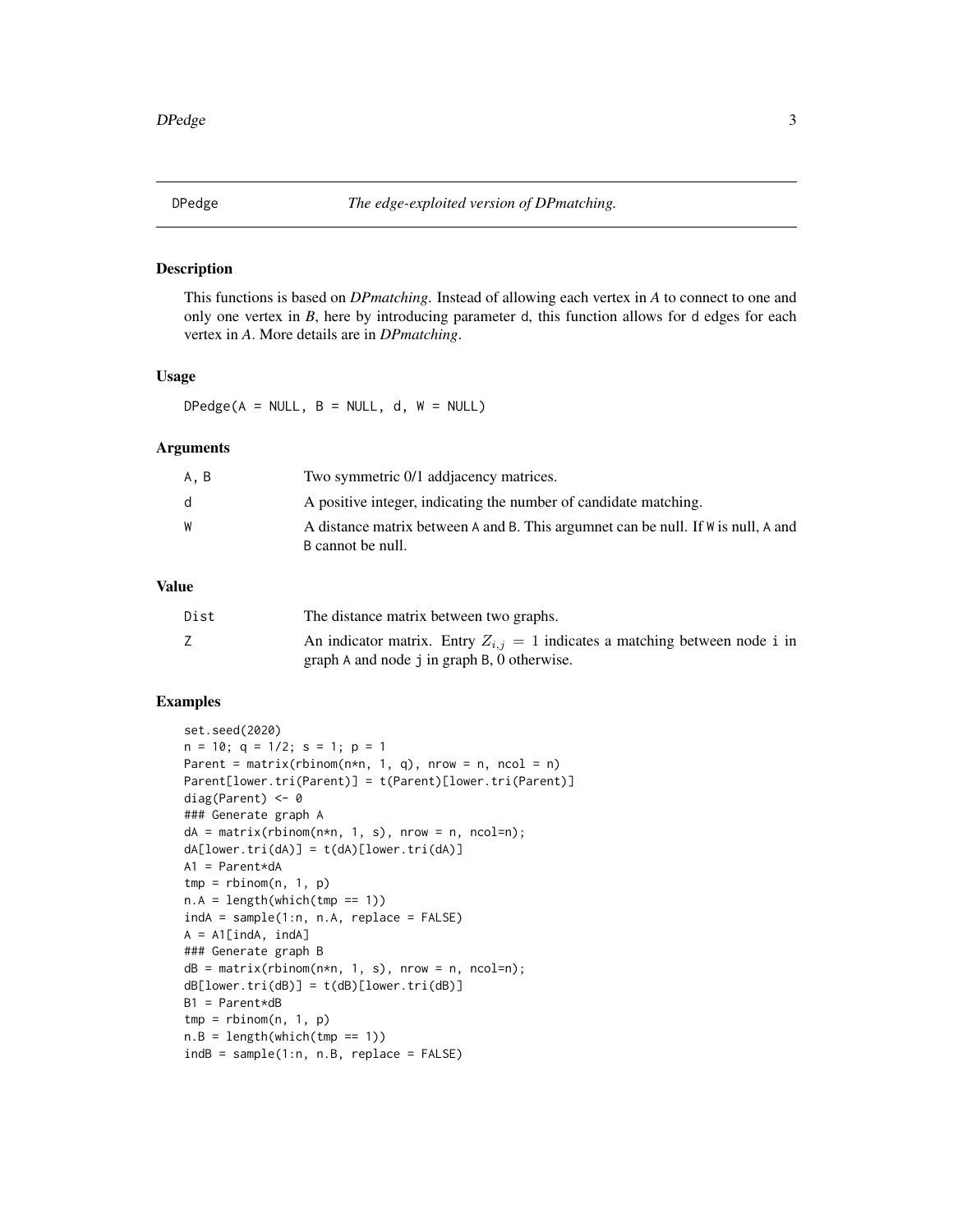```
B = B1[indB, indB]
DPmatching(A, B)
W = DPdistance(A, B)
DPedge(A, B, d = 5)
```

| DPmatching |  |
|------------|--|
|            |  |
|            |  |
|            |  |

calculate degree profile distances between two graphs and match *nodes.*

#### Description

This function constructs empirical distributions of degree profiles for each vertex and then calculate distances between each pair of vertices, one from graph *A* and the other from graph *B*. The default used is the 1-Wasserstein distance. This function also matches vertices in *A* with vertices in *B* via the distance matrix between *A* and *B*. The distance matrix can be null and *DPmatching* will calculate it. *A* and *B* cannot be null when the distance matrix is null.

# Usage

DPmatching(A, B, W = NULL)

# Arguments

| A, B | Two 0/1 adjacency matrices.                                                       |
|------|-----------------------------------------------------------------------------------|
| W    | A distance matrix between A and B, which can be null. If null, this function will |
|      | calculate it. More details in <i>DP distance</i> .                                |

# Value

| Dist  | The distance matrix between two graphs. |
|-------|-----------------------------------------|
| match | A vector containing matching results.   |

```
set.seed(2020)
n = 10; q = 1/2; s = 1; p = 1Parent = matrix(rbinom(n*n, 1, q), nrow = n, ncol = n)
Parent[lower.tri(Parent)] = t(Parent)[lower.tri(Parent)]
diag(Parent) <- 0
### Generate graph A
dA = matrix(rbinom{n*n}, 1, s), nrow = n, ncol=n);
dA[lower.tri(dA)] = t(dA)[lower.tri(dA)]
A1 = Parent*dA
tmp = rhinom(n, 1, p)n.A = length(which(tmp == 1))indA = sample(1:n, n.A, replace = FALSE)A = A1[indA, indA]
### Generate graph B
dB = matrix(rbinom{n*n}, 1, s), nrow = n, ncol=n);
```
<span id="page-3-0"></span>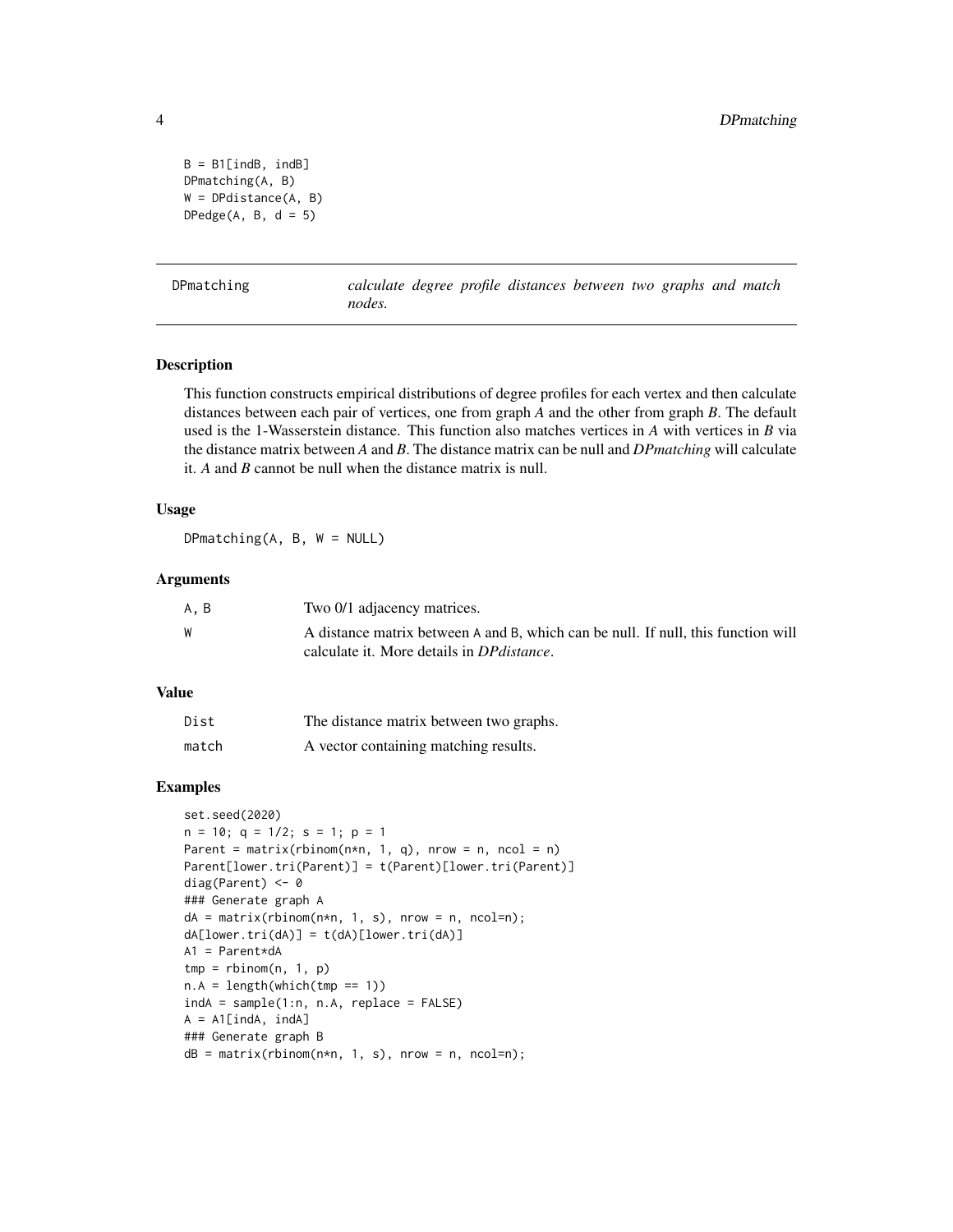#### <span id="page-4-0"></span> $DP\_SBM$  5

```
dB[lower.tri(dB)] = t(dB)[lower.tri(dB)]B1 = Parent*dB
tmp = rhinom(n, 1, p)n.B = length(which(tmp == 1))indB = sample(1:n, n.B, replace = FALSE)B = B1[indB, indB]
DPmatching(A, B)
W = DPdistance(A, B)
DPmatching(A, B, W)
```
DP\_SBM *Degree profile graph matching with community detection.*

# Description

Given two community-structured networks, this function first applies a spectral clustering method *SCORE* to detect perceivable communities and then applies *DPmatching* or *EEpost* to match different communities. More details are in *SCORE*, *DPmatching* and *EEpost*.

# Usage

```
DP_SBM(
  A,
 B,
 K,
  fun = c("DPmatching", "EEpost"),
  rep = NULL,tau = NULL,d = NULL\mathcal{L}
```
#### Arguments

| A, B | Two 0/1 addjacency matrices.                                                                                             |
|------|--------------------------------------------------------------------------------------------------------------------------|
| K    | A positive integer, the number of communities in A and B.                                                                |
| fun  | A graph matching algorithm. Choices include <i>DP matching</i> and <i>EE post</i> .                                      |
| rep  | A parameter if choosing <i>EEpost</i> as the initial graph matching algorithm.                                           |
| tau  | Optional parameter if choosing <i>EEpost</i> as the initial graph matching algorithm.<br>The default value is $rep/10$ . |
| d    | Optional parameter if choosing <i>EEpost</i> as the initial graph matching algorithm.<br>The default value is 1.         |

# Details

The graphs to be matched are expected to have community structures. The result is the collection of all possible permutations on  $\{1,\ldots,K\}$ .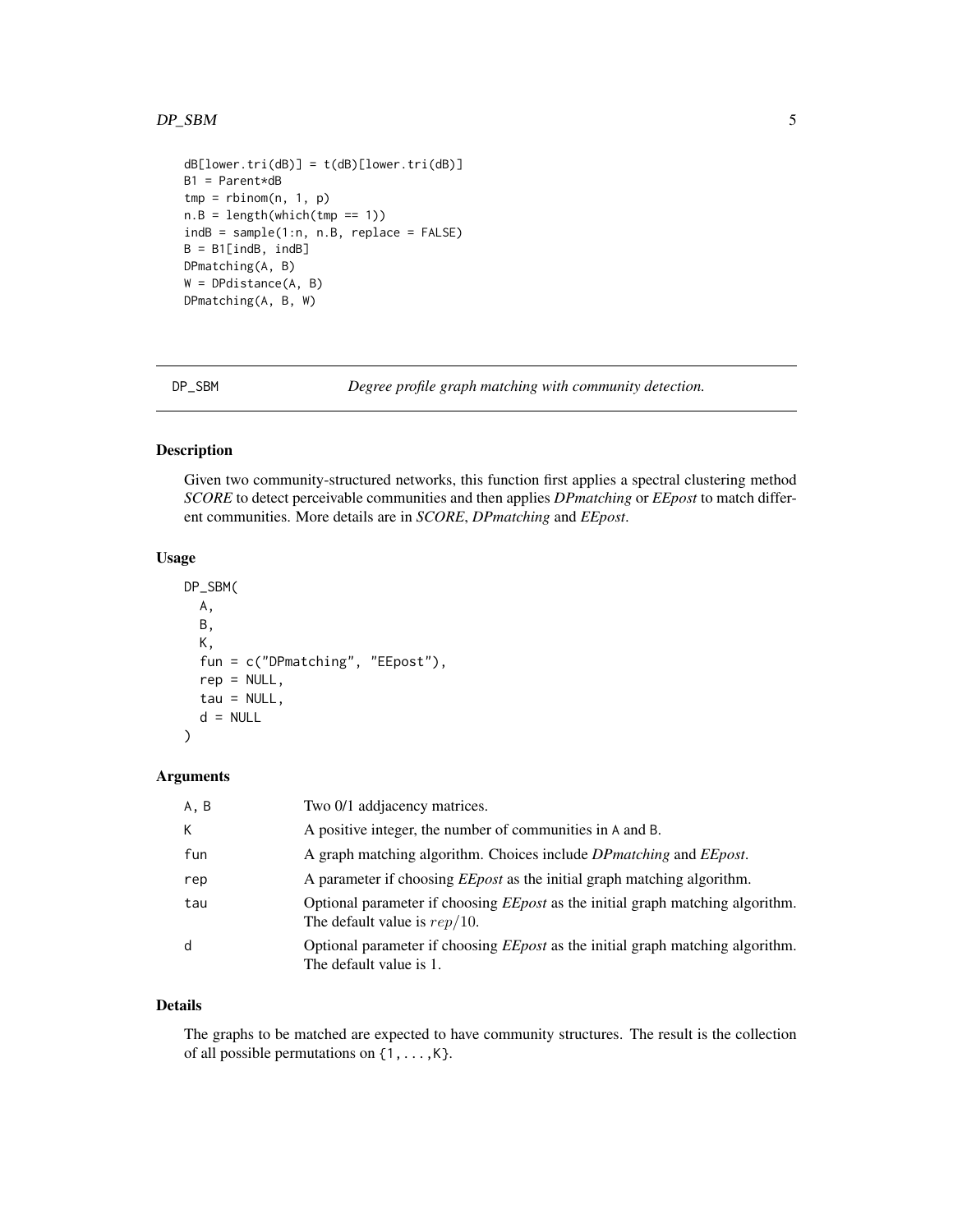# <span id="page-5-0"></span>Value

A list of matching results for all possible permutations on  $\{1,\ldots,K\}$ .

# Examples

```
### Here we use graphs under stochastic block model(SBM).
set.seed(2020)
K = 2; n = 30; s = 1;P = matrix(c(1/2, 1/4, 1/4, 1/2), byrow = TRUE, nrow = K)### define community label matrix Pi
distribution = c(1, 2);
l = sample(distribution, n, replace=TRUE, prob = c(1/2, 1/2))Pi = matrix(0, n, 2) # label matrix
for (i in 1:n){
  Pi[i, l[i]] = 1
  }
### define the expectation of the parent graph's adjacency matrix
Omega = Pi %*% P %*% t(Pi)
### construct the parent graph G
G = matrix(runit(n*n, 0, 1), nrow = n)G = G - Omegatemp = GG[which(temp >0)] = 0G[which(temp <=0)] = 1diag(G) = 0G[lower.tri(G)] = t(G)[lower.tri(G)];### Sample Graphs Generation
### generate graph A from G
dA = matrix(rbinom{n*n}, 1, s), nrow = n, ncol=n)
dA[lower.tri(dA)] = t(dA)[lower.tri(dA)]A1 = G*dAindA = sample(1:n, n, replace = FALSE)labelA = 1[indA]
A = A1[indA, indA]
### similarly, generate graph B from G
dB = matrix(rbinom{m+n}{1}, s), nrow = n, ncol=n)
dB[lower.tri(dB)] = t(dB)[lower.tri(dB)]B1 = G \star dBindB = sample(1:n, n, replace = FALSE)labelB = 1[indB]
B = B1[indB, indB]
DP\_SBM(A = A, B = B, K = 2, fun = "EEpost", rep = 10, d = 3)
```
EEpost *Post-processing step for edge-exploited graph matching.*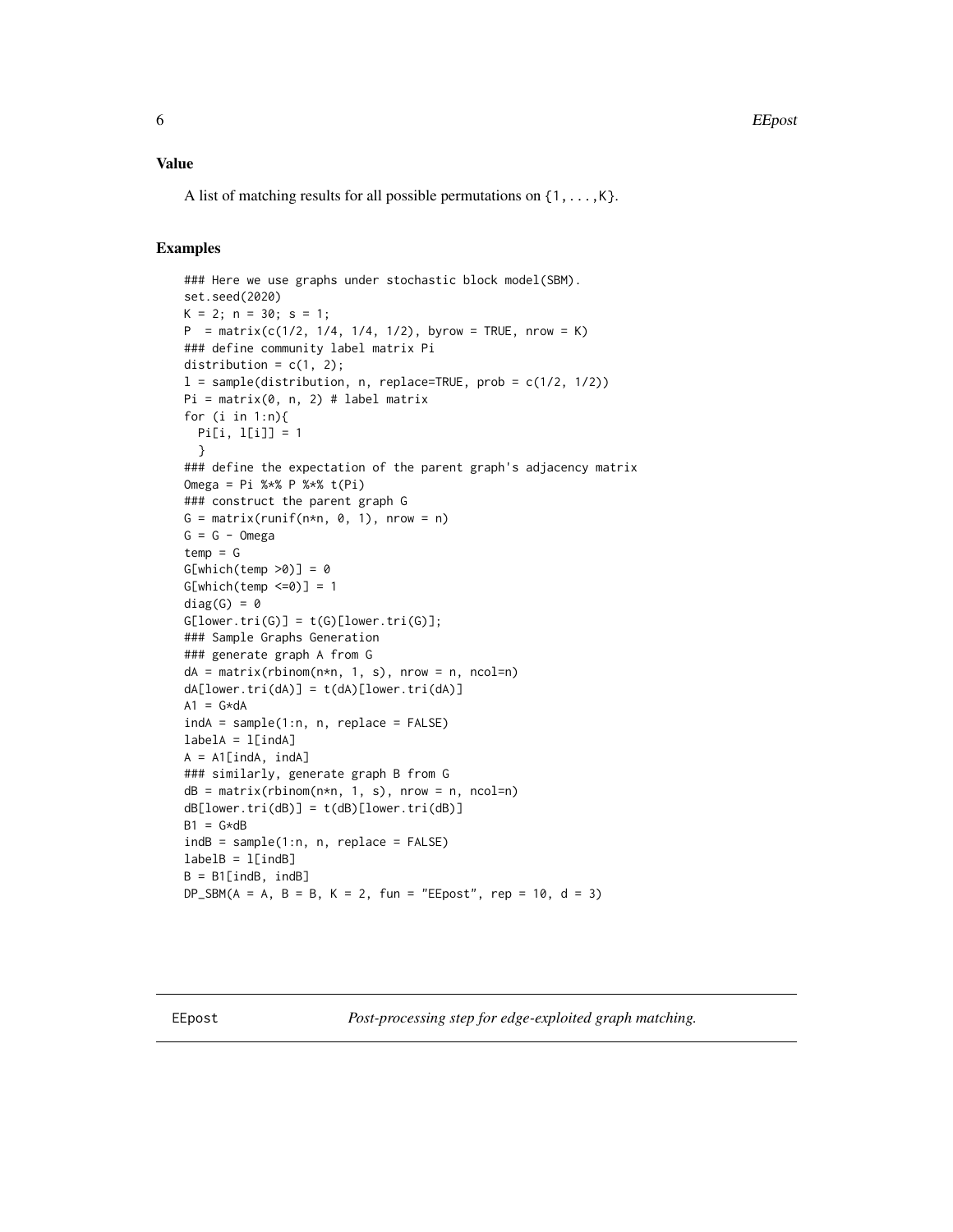#### EEpost 7 and 2012 12:00 the contract of the contract of the contract of the contract of the contract of the contract of the contract of the contract of the contract of the contract of the contract of the contract of the co

# Description

Funtions *DPmatching* or *DPedge* can produce a preliminary graph matching result. This function, *EEPost* works on refining the result iteratively. In addition, *EEpost* is able to provide a convergence indicator vector *FLAG* for each matching as a reference for the certainty about the matching since in practice,it has been observed that the true matches usually reach the convergence and stay the same after a few iterations, while the false matches may keep changing in the iterations.

# Usage

EEpost(W = NULL, A, B, rep, tau = NULL,  $d = NULL$ , matching = NULL)

# Arguments

| W        | A distance matrix.                                                                                                                                             |
|----------|----------------------------------------------------------------------------------------------------------------------------------------------------------------|
| A, B     | Two 0/1 adjacency matrices.                                                                                                                                    |
| rep      | A positive integer, indicating the number of iterations.                                                                                                       |
| tau      | A positive threshold. The default value is $rep/10$ .                                                                                                          |
| d        | A positive integer, indicating the number of candidate matching. The default<br>value is 1.                                                                    |
| matching | A preliminary matching result for <i>EEpost</i> . If matching is null, <i>EEpost</i> will<br>apply <i>DPedge</i> accordingly to generate the initial matching. |

# Details

Similar to function *EEpre*, *EEpost* uses maximum bipartite matching to maximize the number of common neighbours for the matched vertices with the knowledge of a preliminary matching result by defining the similarity between  $i \in A$  and  $j \in B$  as the number of common neighbours between i and j according to the preliminary matching. Then, given a matching result  $\Pi_t$ , post processing step is to seek a refinement  $\Pi_{t+1}$  satisfying  $\Pi_{t+1} \in \text{argmax} \langle \Pi, A \Pi_t B \rangle$ , where  $\Pi$  is a permutation matrix of dimension  $(n_A, n_B)$ .

# Value

| Dist            | The distance matrix between two graphs.                                                             |
|-----------------|-----------------------------------------------------------------------------------------------------|
| match           | A vector containing matching results.                                                               |
| <b>FLAG</b>     | An indicator vector indicating whether the matching result is converged. 0 for<br>No and 1 for Yes. |
| converged.match |                                                                                                     |
|                 | Converged match result. NA indicates the matching result for a certain node is<br>not v=convergent. |
|                 | converged.size The number of converged nodes.                                                       |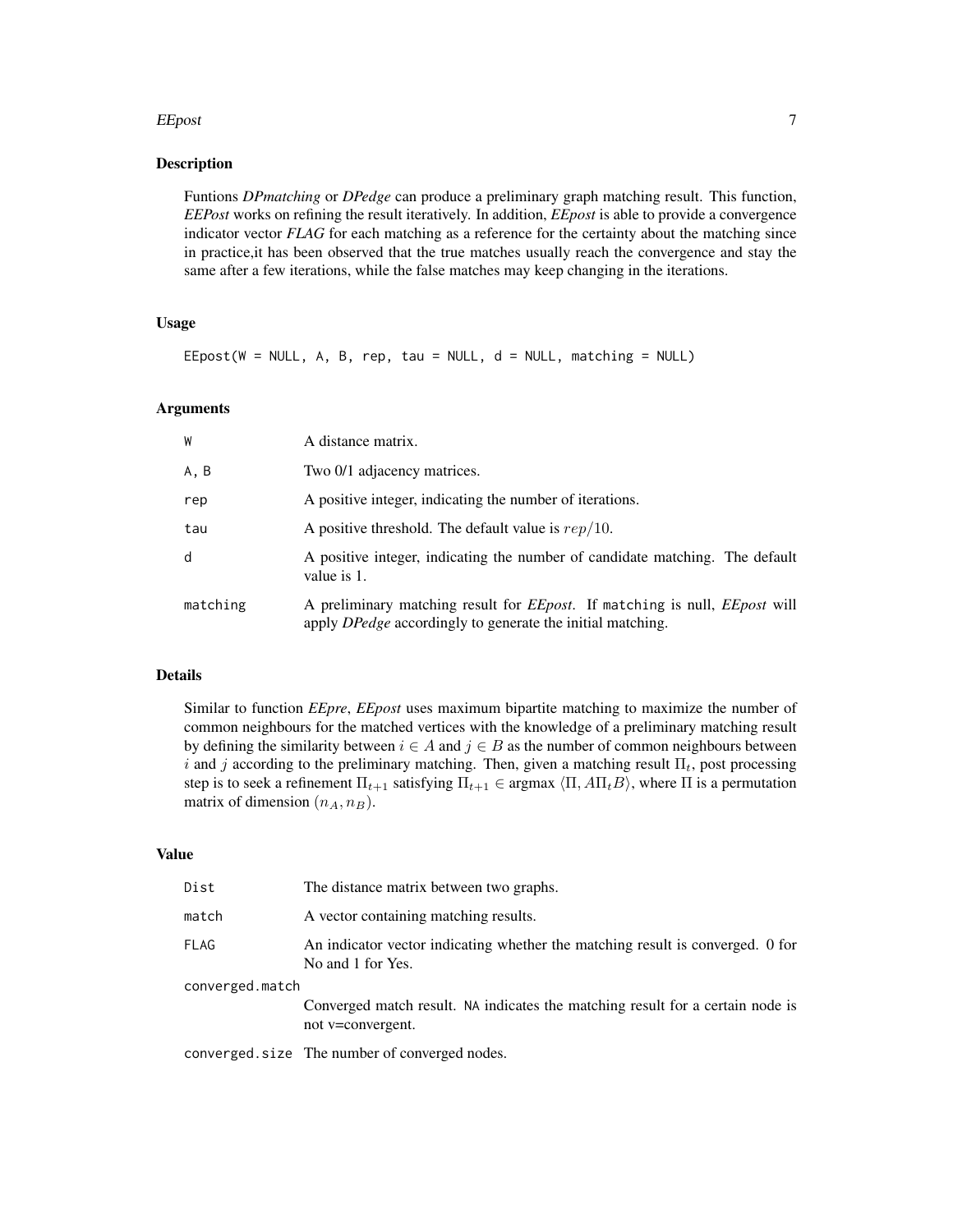# Examples

```
set.seed(2020)
n = 10; p = 1; q = 1/2; s = 1Parent = matrix(rbinom(n*n, 1, q), nrow = n, ncol = n)
Parent[lower.tri(Parent)] = t(Parent)[lower.tri(Parent)]
diag(Parent) <- 0
### Generate graph A
dA = matrix(rbinom{n*n}, 1, s), nrow = n, ncol=n)
dA[lower.tri(dA)] = t(dA)[lower.tri(dA)]A1 = Parent*dA;tmp = rhinom(n, 1, p)n.A = length(which(tmp == 1))indA = sample(1:n, n.A, replace = FALSE)A = A1[indA, indA]
### Generate graph B
dB = matrix(rbinom{n*n}, 1, s), nrow = n, ncol=n)
dB[lower.tri(dB)] = t(dB)[lower.tri(dB)]B1 = Parent*dB
tmp = rhinom(n, 1, p)n.B = length(which(tmp == 1))indB = sample(1:n, n.B, replace = FALSE)B = B1[indB, indB]
matching1= DPmatching(A, B)$Dist
EEpost(A = A, B = B, rep = 10, d = 5)
EEpost(A = A, B = B, rep = 10, d = 5, matching = matching1)
```
EEpre *Edge exploited degree profile graph matching with preprocessing.*

# Description

This function uses seeds to compute edge-exploited matching results. Seeds are nodes with high degrees. *EEpre* uses seeds to extend the matching of seeds to the matching of all nodes.

# Usage

 $EEpre(A, B, d, seed = NULL, AB\_dist = NULL)$ 

#### Arguments

| A.B     | Two 0/1 addiacency matrices.                                                                                                    |
|---------|---------------------------------------------------------------------------------------------------------------------------------|
| d       | A positive integer, indicating the number of candicate matching.                                                                |
| seed    | A matrix indicating pair of seeds, seed can be null.                                                                            |
| AB dist | A nonnegative distance matrix, which can be null. If AB dist is null, <i>EEpre</i><br>will apply <i>DP distance</i> to find it. |

<span id="page-7-0"></span>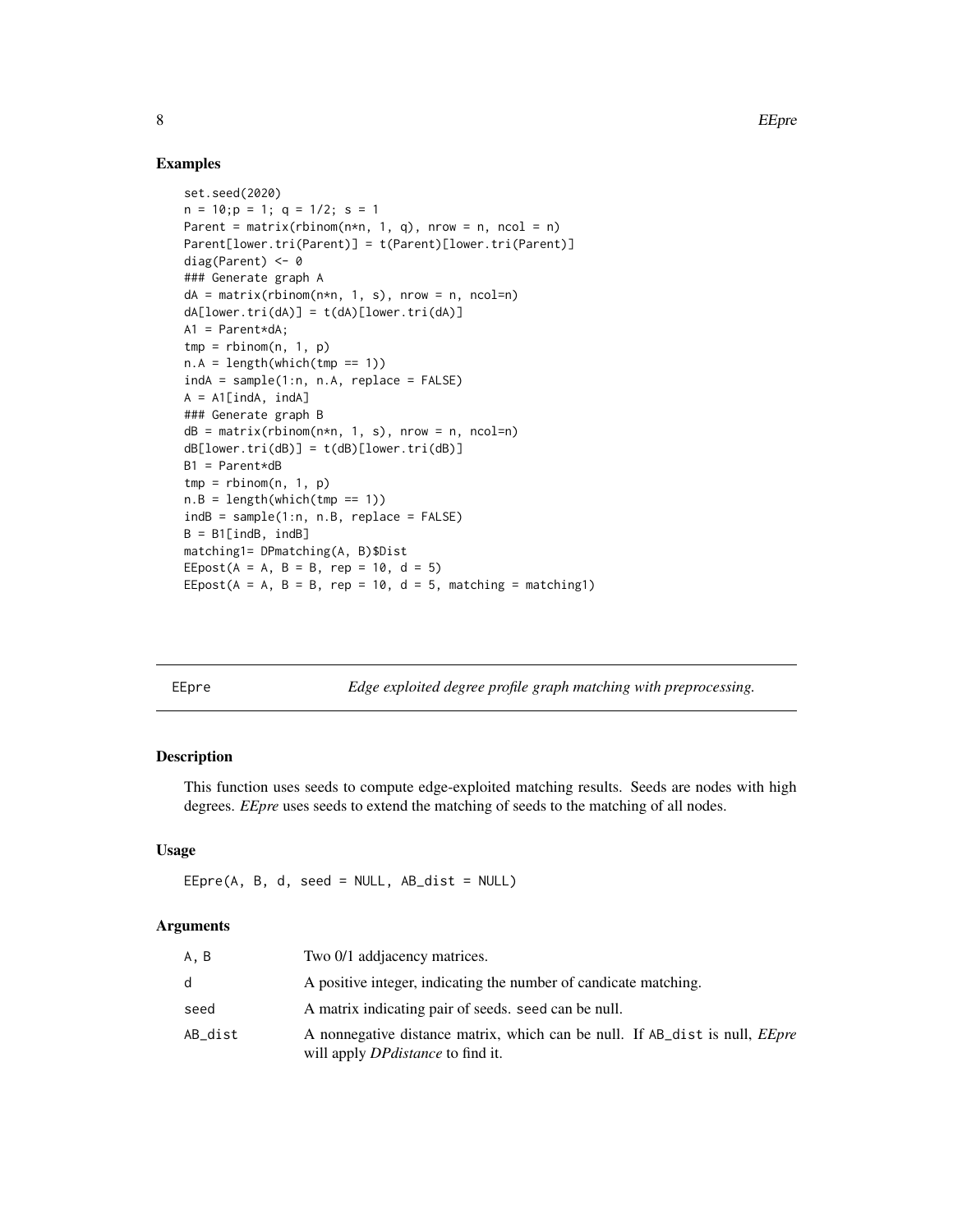#### <span id="page-8-0"></span> $EE\_SBM$  9

# Details

The high degree vertices have many neighbours and enjoy ample information for a successful matching. Thereforem, this function employ these high degree vertices to match other nodes. If the information of seeds is unavailable, *EEpre* will conduct a grid search grid search to find the optimal collection of seeds. These vertices are expected to have high degress and their distances are supposed to be the smallest among the pairs in consideration.

# Value

| Dist | The distance matrix between two graphs                                                                                    |
|------|---------------------------------------------------------------------------------------------------------------------------|
|      | An indicator matrix. Entry $Z_{i,j} = 1$ indicates a matching between node $i \in A$<br>and node $i \in B$ , 0 otherwise. |

#### Examples

```
set.seed(2020)
n = 10; p = 1; q = 1/2; s = 1Parent = matrix(rbinom(n*n, 1, q), nrow = n, ncol = n)
Parent[lower.tri(Parent)] = t(Parent)[lower.tri(Parent)]
diag(Parent) <- 0
### Generate graph A
dA = matrix(rbinom{n*n}, 1, s), nrow = n, ncol=n)
dA[lower.tri(dA)] = t(dA)[lower.tri(dA)]A1 = Parent*dA;
tmp = rhinom(n, 1, p)n.A = length(which(tmp == 1))indA = sample(1:n, n.A, replace = FALSE)A = A1[indA, indA]
### Generate graph B
dB = matrix(rbinom(n*n, 1, s), nrow = n, ncol=n)dB[lower.tri(dB)] = t(dB)[lower.tri(dB)]
B1 = Parent*dBtmp = rhinom(n, 1, p)n.B = length(which(tmp == 1))indB = sample(1:n, n.B, replace = FALSE)B = B1[indB, indB]
EEpre(A = A, B = B, d = 5)
```

| - - -<br>$-$ |  | ۰<br>$\sim$ |
|--------------|--|-------------|
|              |  |             |
|              |  |             |
|              |  |             |
|              |  |             |
|              |  |             |
|              |  |             |

EE\_SBM *Edge exploited degree profile graph matching with community detection.*

#### **Description**

Given two community-structured networks, this function first applies a spectral clustering method *SCORE* to detect perceivable communities and then applies a certain graph matching method to match different communities.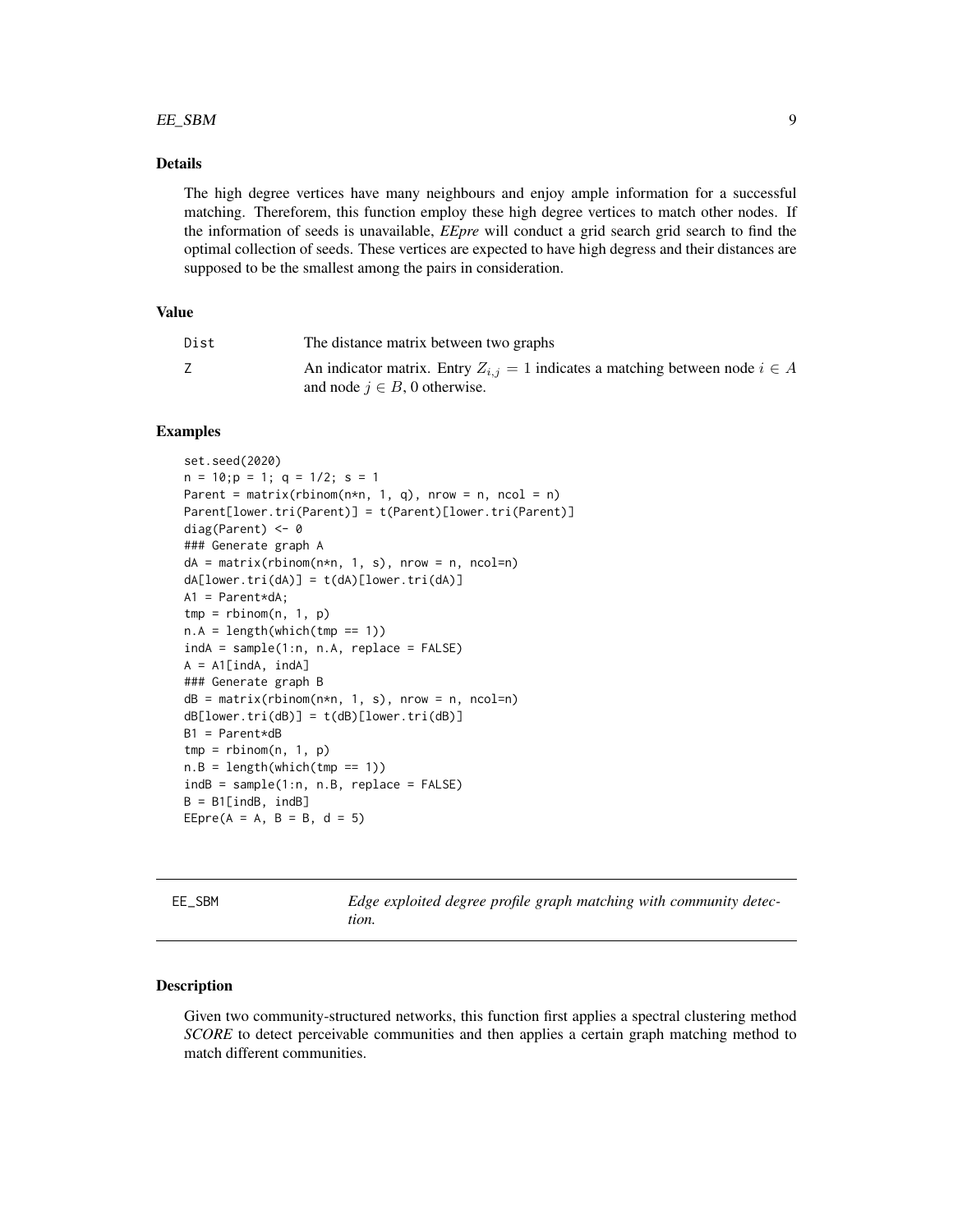# Usage

```
EE_SBM(
  A,
 B,
 K,
  fun = c("DPmatching", "EEpost"),
  rep = NULL,
 tau = NULL,d = NULL)
```
# Arguments

| A, B | Two 0/1 addjacency matrices.                                                                                      |
|------|-------------------------------------------------------------------------------------------------------------------|
| К    | A positive integer, indicating the number of communities in A and B.                                              |
| fun  | A graph matching algorithm. Choices include <i>DP matching</i> and EE post.                                       |
| rep  | Optional parameter if <i>EEpost</i> is the initial graph matching algorithm.                                      |
| tau  | Optional parameter if <i>EEpost</i> is the initial graph matching algorithm. The de-<br>fault value is $rep/10$ . |
| d    | Optional parameter if <i>EEpost</i> is the initial graph matching algorithm. The de-<br>fault value is 1.         |

# Details

*EE\_SBM* can be regarded as a post processing version of *DP\_SBM* using *EEpost*.

#### Value

| match | A vector containing matching results.                                                               |
|-------|-----------------------------------------------------------------------------------------------------|
| FLAG  | An indicator vector indicating whether the matching result is converged, 0 for<br>No and 1 for Yes. |

```
### Here we use graphs under stochastic block model(SBM).
set.seed(2020)
K = 2; n = 30; s = 1;
P = matrix(c(1/2, 1/4, 1/4, 1/2), byrow = TRUE, nrow = K)### define community label matrix Pi
distribution = c(1, 2);
l = sample(distribution, n, replace=TRUE, prob = c(1/2, 1/2))Pi = matrix(0, n, 2) # label matrix
for (i in 1:n){
 Pi[i, l[i]] = 1
  }
### define the expectation of the parent graph's adjacency matrix
Omega = Pi %*% P %*% t(Pi)
### construct the parent graph G
```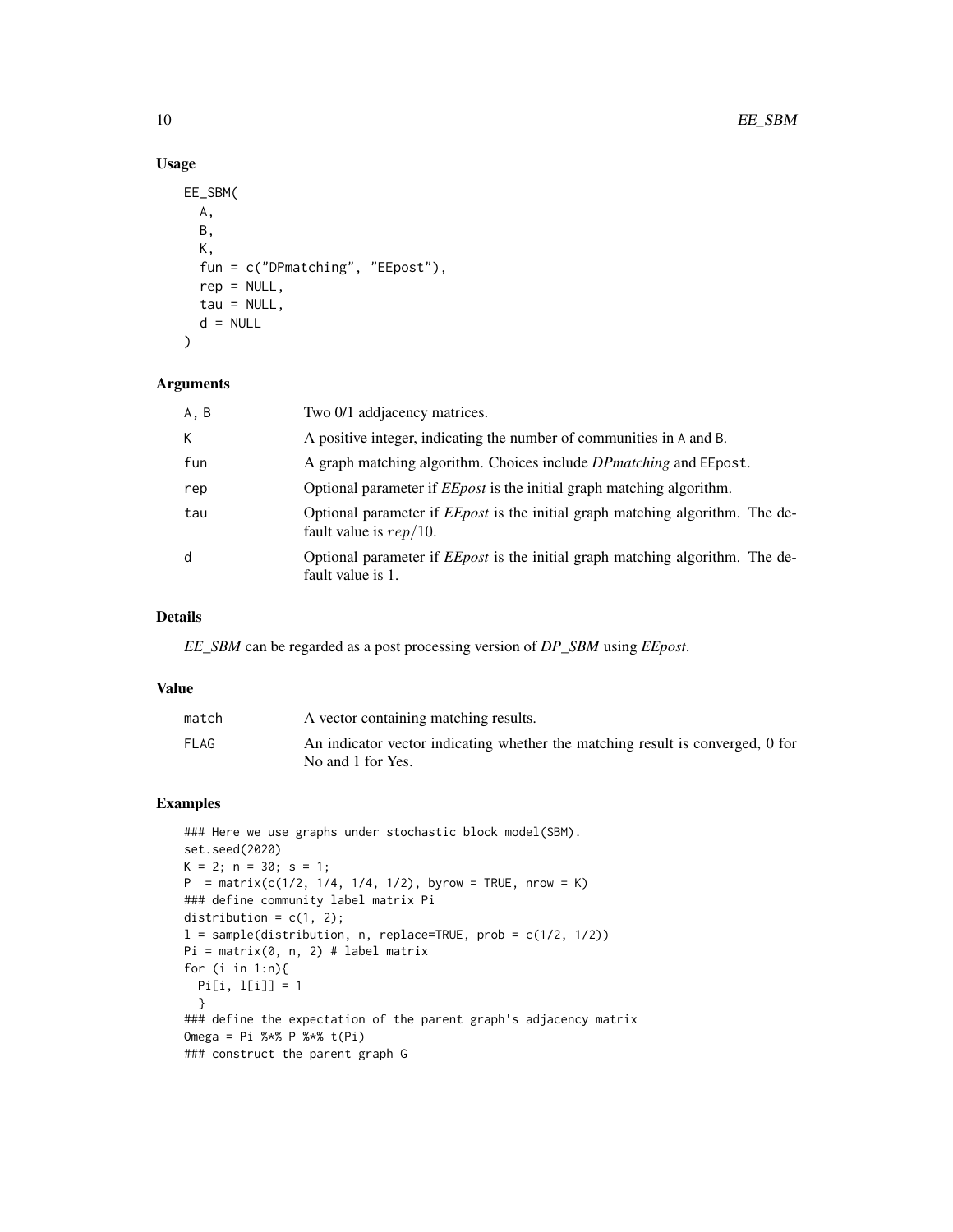#### <span id="page-10-0"></span> $SCORE$  11

```
G = matrix(runif(n*n, 0, 1), nrow = n)G = G - Omegatemp = GG[which(temp >0)] = 0G[which(temp < = 0)] = 1diag(G) = 0G[lower.tri(G)] = t(G)[lower.tri(G)];### Sample Graphs Generation
### generate graph A from G
dA = matrix(rbinom{n*n}, 1, s), nrow = n, ncol=n)
dA[lower.tri(dA)] = t(dA)[lower.tri(dA)]A1 = G * dAindA = sample(1:n, n, replace = FALSE)labelA = 1[indA]
A = A1[indA, indA]
### similarly, generate graph B from G
dB = matrix(rbinom(n*n, 1, s), nrow = n, ncol=n)dB[lower.tri(dB)] = t(dB)[lower.tri(dB)]
B1 = G \star dBindB = sample(1:n, n, replace = FALSE)labelB = l[indB]B = B1[indB, indB]
EE_SBM(A = A, B = B, K = 2, fun = "EEpost", rep = 10, d = 3)
```
SCORE *Spectral Clustering On Ratios-of-Eigenvectors.*

# Description

Using ratios-of-eigenvectors to detect underlying communities.

# Usage

SCORE(G, K, itermax = NULL, startn = NULL)

# Arguments

| G       | A 0/1 adjacency matrix.                                                                                       |
|---------|---------------------------------------------------------------------------------------------------------------|
| K       | A positive integer, indictaing the number of underlying communities in graph G.                               |
| itermax | k-means parameter, indicating the maximum number of iterations allowed. The<br>default value is 100.          |
| startn  | k-means parameter. If centers is a number, how many random sets should be<br>chosen? The default value is 10. |

# Details

*SCORE* is fully established in *Fast community detection by SCORE* of Jin (2015). *SCORE* uses the entry-wise ratios between the first leading eigenvector and each of the other leading eigenvectors for clustering.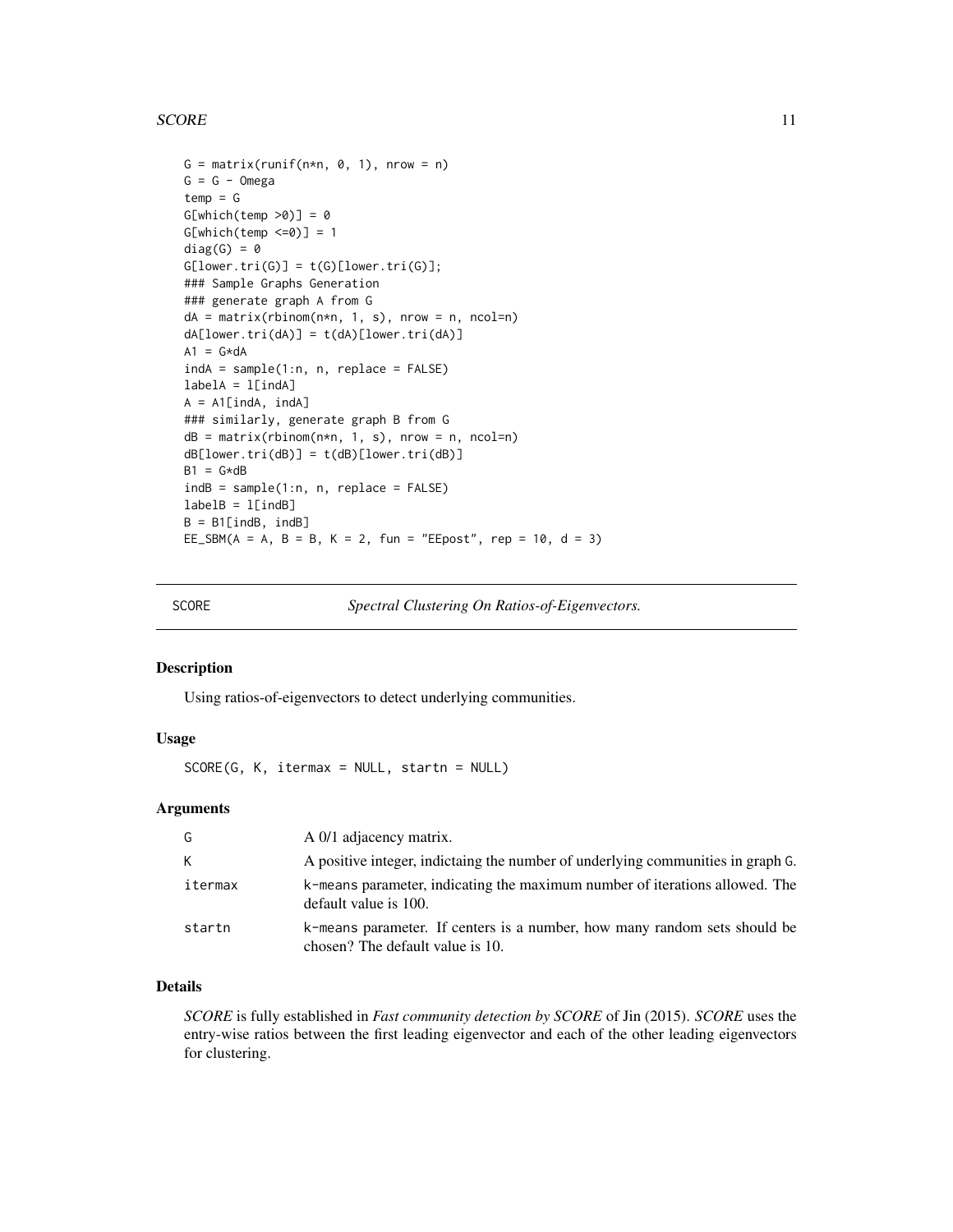# Value

A label vector.

#### References

Jin, J. (2015) *Fast community detection by score*, *The Annals of Statistics 43 (1), 57–89* <https://projecteuclid.org/euclid.aos/1416322036>

```
set.seed(2020)
n = 10; K = 2P = matrix(c(1/2, 1/4, 1/4, 1/2), byrow = TRUE, nrow = K)distribution = c(1, 2)
l = sample(distribution, n, replace=TRUE, prob = c(1/2, 1/2))Pi = matrix(0, n, 2)for (i in 1:n){
 Pi[i, l[i]] = 1
  }
### define the expectation of the parent graph's adjacency matrix
Omega = Pi %*% P %*% t(Pi)
### construct the parent graph G
G = matrix(runit(n*n, 0, 1), nrow = n)G = G - Omegatemp = GG[which(temp >0)] = 0G[which(temp < = 0)] = 1diag(G) = 0G[lower.tri(G)] = t(G)[lower.tri(G)]SCORE(G, 2)
```